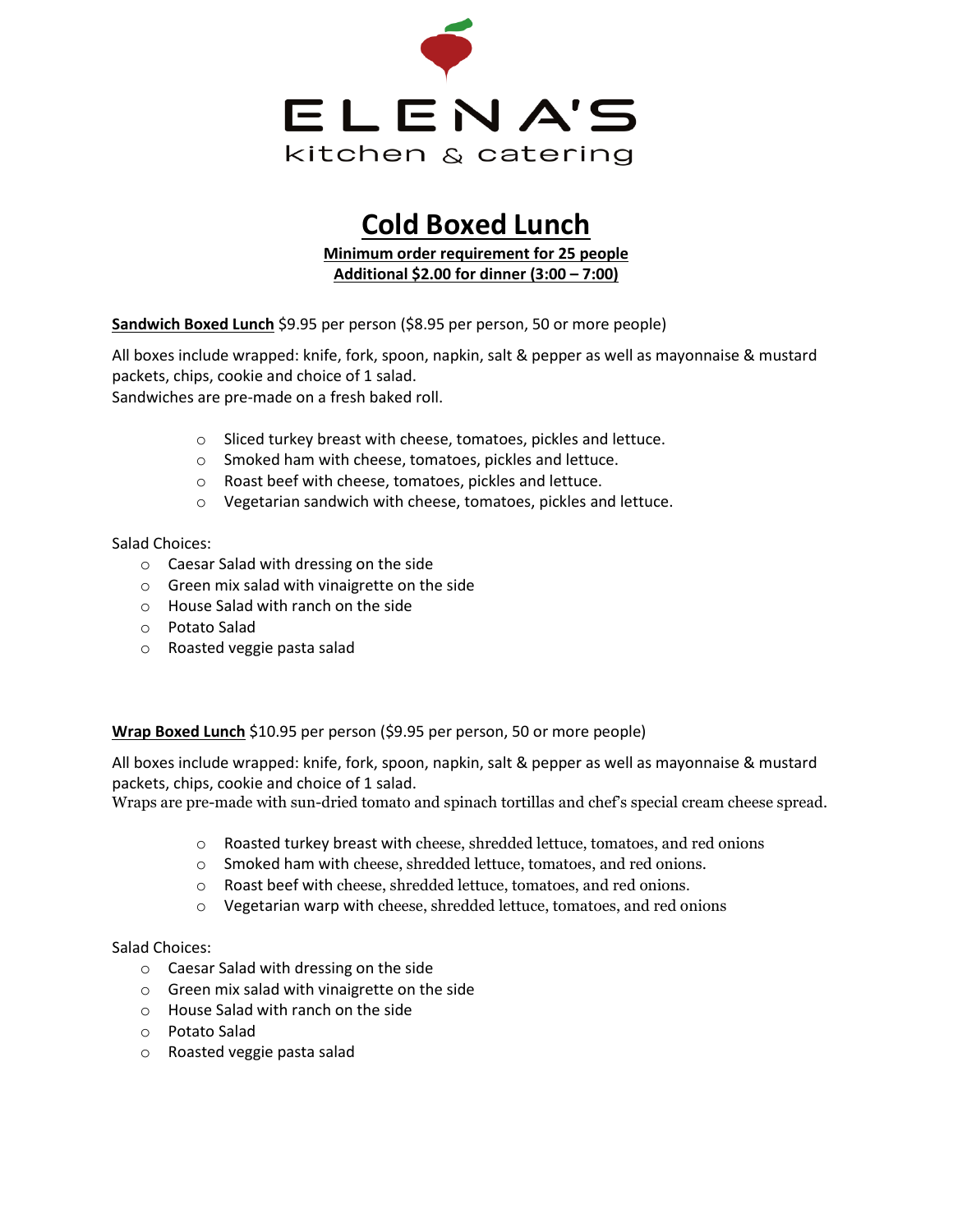# **Hot Meal Boxes**

#### **Lasagna Meal:** \$12.95 per person

Choice of Meat or Vegetarian Lasagna Choice one vegetable option:

- o Broccoli
- o Cauliflower Blend
- o Malibu Mixed Vegetables
- o Carrots and green beans

#### **Served with:**

 Green Salad with dressing on the side, Fresh roll with butter Cookie Includes wrapped cutlery set, salt & pepper.

## **Chicken Penne Meal:** \$12.95 per person

Penne pasta with Sundried tomato pesto sauce topped with chicken & sprinkled with parmesan. Choose one vegetable option:

- o Broccoli
- o Cauliflower Blend
- o Malibu Mixed Vegetables
- o Carrots and green beans

#### **Served with:**

 Green Salad with dressing on the side, Fresh roll with butter Cookie Includes wrapped cutlery set, salt & pepper.

## **Chicken Alfredo:** \$12.95 per person

Chicken with fettucine pasta with our creamy alfredo sauce & sprinkled with parmesan cheese. Choose one vegetable option:

- o Broccoli
- o Cauliflower Blend
- o Malibu Mixed Vegetables
- o Carrots and green beans

#### **Served with:**

 Green Salad with dressing on the side, Fresh roll with butter Cookie Includes wrapped cutlery set, salt & pepper.

#### **Teriyaki Chicken:** \$12.95 per person

Choice of Starch:

- o Mashed potatoes
- o Basmati Rice
- o Penne Pasta

Choice of Vegetable:

- o Broccoli
- o Cauliflower Blend
- o Malibu Mixed Vegetables
- o Carrots and green beans

#### **Served with:**

 Green Salad with dressing on the side, Fresh roll with butter Cookie Includes wrapped cutlery set, salt & pepper.

# **Butter Garlic Salmon:** Choice of Vegetable:

Choice of Starch:

- o Mashed potatoes
- o Basmati Rice
- o Penne Pasta
- o Broccoli
- o Cauliflower Blend
- o Malibu Mixed Vegetables
- o Carrots and green beans

#### **Served with:**

 Green Salad with dressing on the side, fresh roll with butter and cookie. Includes wrapped cutlery set, salt & pepper.